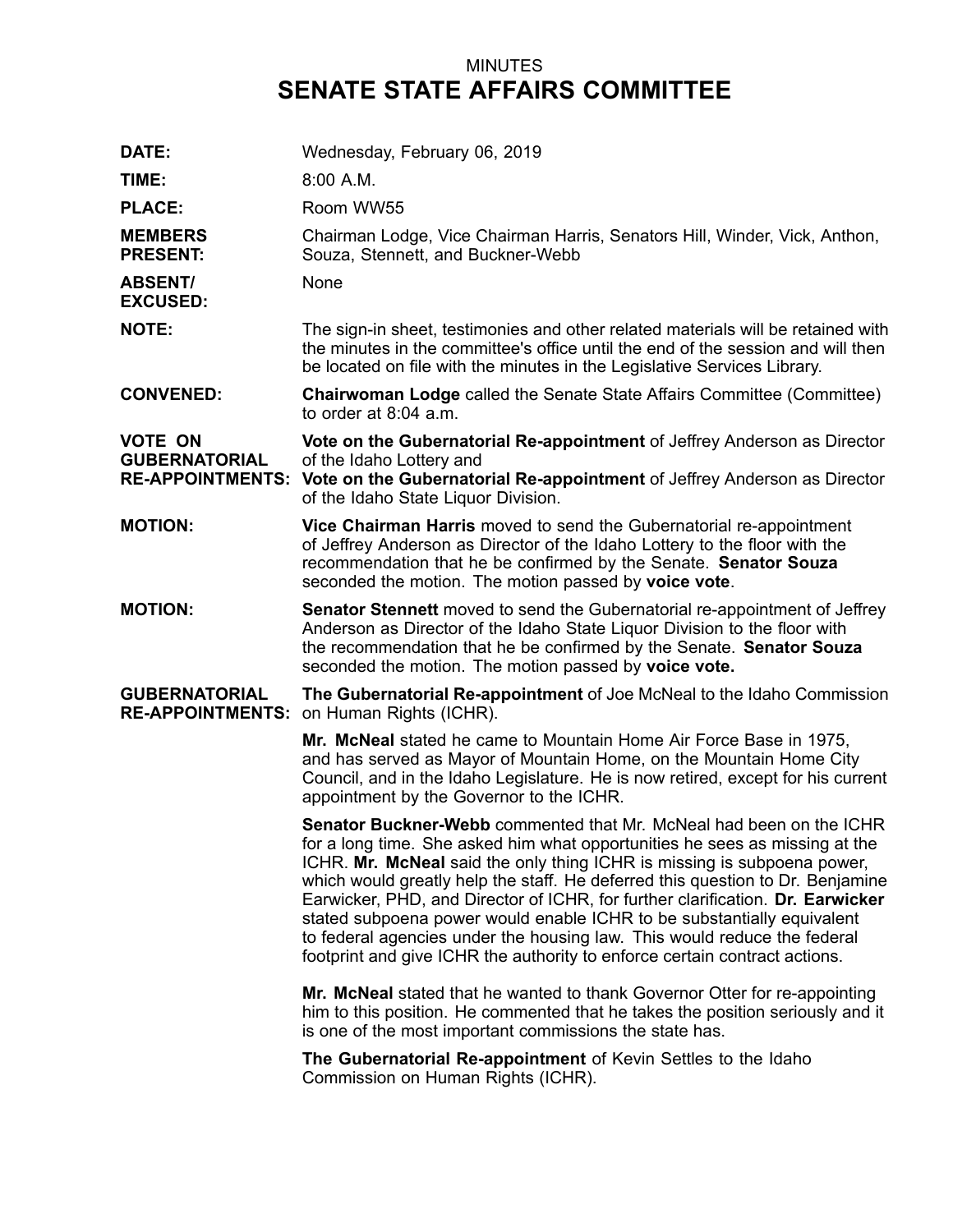**Mr. Settles** stated he was with Bardenay Restaurants and Distilleries located in Boise, Eagle, and Coeur d' Alene. Through the years he has always been politically active and involved in issues related to his industry and ultimately, was appointed to the ICHR. This will be his third term on the ICHR. He stated it was <sup>a</sup> real honor to be able to represent the business community. The human rights issues that come before the ICHR are very complex and it has been <sup>a</sup> great learning experience, which he feels has allowed him to become <sup>a</sup> better employer.

**Chairwoman Lodge** asked if there was anything outstanding, new, or different he had seen as an opportunity for the ICHR. **Mr. Settles** said he has been impressed with the way new commissioners see things from different perspectives. There is great diversity and he expects it to continue to develop as the commission looks for opportunities to educate employers in the complexities of the law. There are opportunities for ICHR to be more effective, such as with the ability to subpoena. He believes employers and the ICHR are always changing for the better.

**Chairwoman Lodge** thanked Mr. McNeal and Mr. Settles for their service and said they would be voting at the next meeting.

**RS 26482C1 STATING FINDINGS OF THE LEGISLATURE** and honoring the American Legion in its centennial year.

> **Senator Don Cheatham**, District 3, explained that **RS 26482C1** honors and commemorates the upcoming 100th anniversary of the American Legion, the largest Veterans' service organization in the United States. This patriotic Veterans' service organization was founded by American personnel in France. He stated there are more than two million members nationally, with approximately 10,000 members in Idaho. This organization has done numerous things to support service members. The American Legion is also dedicated to many programs benefiting youths.

- **MOTION: Senator Winder** moved to send **RS 26482C1** to print. **Senator Anthon** seconded the motion. The motion carried by **voice vote**.
- **H 42 RELATING TO LABOR NEGOTIATIONS** to provide that government labor negotiations adhere to open meeting laws.

**Representative Steve Harris**, from District 21, stated in 2013, the Idaho Education Association (IEA) brought legislation to require that all labor negotiations would occur in open session; this bill replaces the current sunset clause. **Representative Harris** said the Association of Idaho Cities (AIC), the Idaho State Fire Commissioners' Association (ISFCA), and the Fraternal Order of Police (FOP) are in favor of removing the sunset clause.

**DISCUSSION: Senator Winder** said, according to <sup>a</sup> letter from the ISFCA (attachment 1), they are not supportive of this bill. He asked Representative Harris if he would address ISFCA's concerns. **Representative Harris** said ISFCA is in favor of removing the sunset clause, but they have an issue with lines 23 and 24 which state "all decisions regarding <sup>a</sup> labor contract offer or counteroffers are made in open session". **Representative Harris** said, from his point of view, this language just restates that labor negotiations need to occur in open session.

> **Senator Stennett** asked why the additional language was added on lines 23-24 when it had not been agreed upon. **Representative Harris** referred to the edits on lines 17-19, which are important new edits. Section (a) falls under the area of holding executive sessions as seen in line 20. These two lines are not important and are redundant.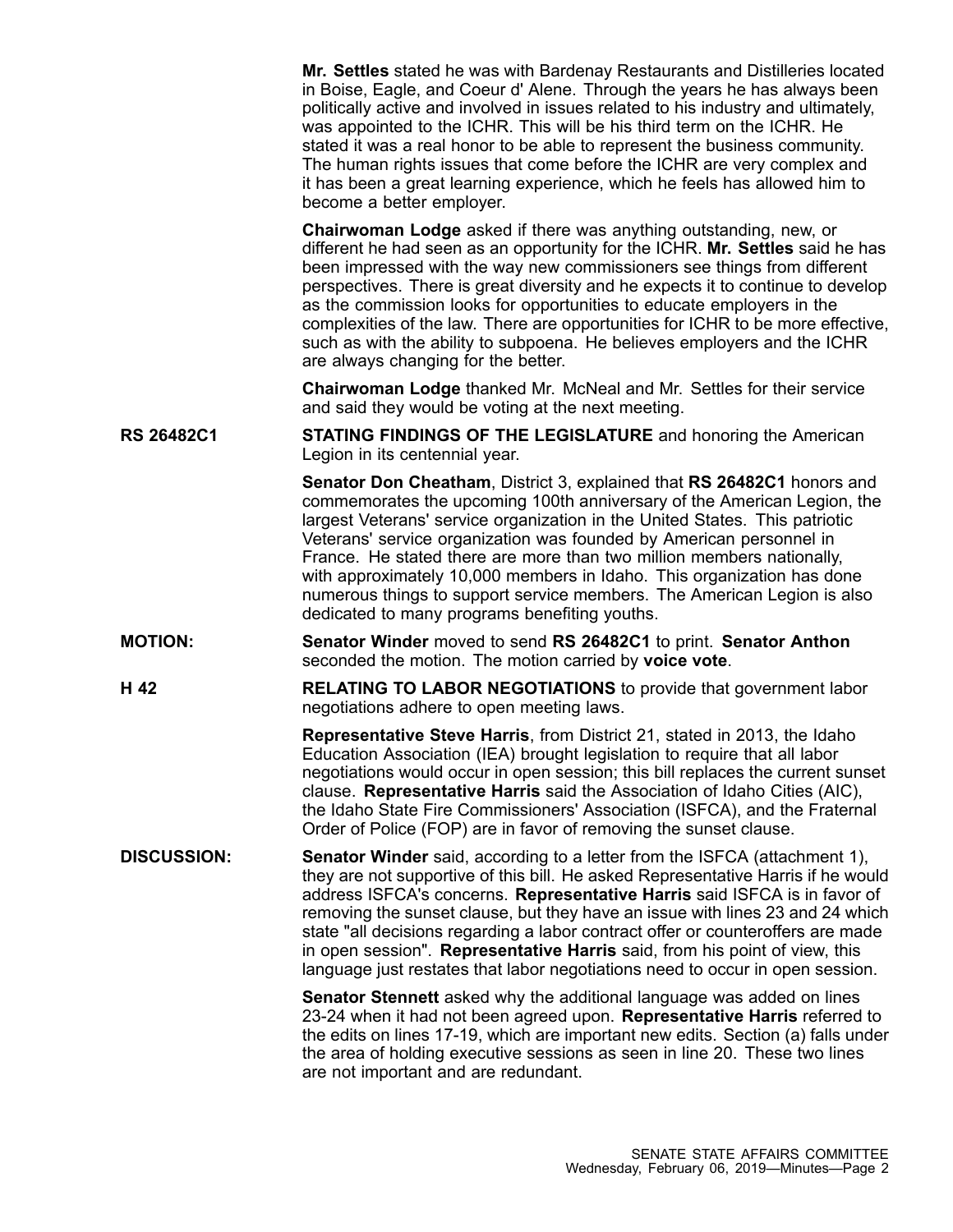**Senator Souza** stated that ines 22-24 simply restate what is required under the open meeting law; executive sessions are for discussion and deliberation and any decisions are made in public. If this was all understood in the language of the original bill, why are they thinking this is <sup>a</sup> change, and were any other groups voicing similar concerns. **Representative Harris** explained that he became aware of these concerns on the day they presented **H 42** on the House floor. He reviewed their concerns on three separate occasions.

**Senator Anthon** asked if it wouldn't be <sup>a</sup> violation of the open meeting laws if <sup>a</sup> decision regarding <sup>a</sup> labor contract was not made in an open session. If <sup>a</sup> decision was made that was contrary to what is written into this statute, that would be <sup>a</sup> violation of the open meeting laws. **Representative Harris** agreed, this is <sup>a</sup> reiteration to make sure that was clear. The open meeting law did not apply to labor negotiations in the past. **Senator Anthon** said what is being described is covered under the open meeting laws, there is an exemption for labor negotiations. However, he was not sure whether or not, at the conclusion of labor negotiations, there is <sup>a</sup> requirement under open meeting law, to come out of those negotiations and have <sup>a</sup> vote in the open as to the decision made during those labor negotiations.

**Senator Souza** asked if this section of code is specific only to public labor negotiations for publicly connected, tax payer funded groups, or would this apply to <sup>a</sup> private business who has <sup>a</sup> union or some sort of representative group for their employees. **Representative Harris** responded that this is for public labor negotiations only. **H 42** specifically extends it out to fire and police.

**Gary Rohwer**, Fire Commissioner, Parma Rural Fire Protection District and Director at Large, Idaho Fire Commissioners Association (IFCA), addressed **H 42** and their concerns. He stated the current statute along with lifting the sunshine clause will continue to work well for them for <sup>a</sup> long time. They did not see the need for any changes. Their concern is with lines 22-24. **Mr. Rohwer** explained in greater detail about how it would affect wages, salaries, and current labor laws related to the employment of firefighters.

**Senator Winder** said that this bill doesn't say that disclosure of discussions occurring in executive session has to be made. It only says the decision has to be made in an open meeting. **Mr. Rohwer** read lines 23-24, "all decisions . . . are made in open session". **Senator Winder** said decisions cannot be made in executive session in current law. **Mr. Rohwer** stated they have no difficulty with the ability to be in executive sessions and determine what action to take as <sup>a</sup> concept then make the decision in an open meeting as <sup>a</sup> bargaining position. The problem is with "all decisions".

**Senator Souza** asked if Mr. Rohwer thought it would help to add into the new language "to provide all final decisions" be made by the ISFC. **Mr. Rohwer** responded that he believed it would. **Senator Souza** asked if the union has to follow this same protocol. **Mr. Rohwer** responded in the affirmative.

**Senator Souza** restated her question to Rob Shoplock. **Rob Shoplock**, representative for the Professional Firefighters of Idaho (PFFI), responded that the protocol is the same for both sides. **Mr. Shoplock** clarified that when the IFCA and the union negotiator caucus, they follow the same rules as stated in this statute.

**Senator Anthon** asked if the open meeting laws pertain only to public government bodies, not to non-profits or unions. **Mr. Shoplock** replied in the affirmative. **Senator Anthon** asked if, in this particular statute, it is about open negotiations with <sup>a</sup> governing body. **Mr. Shoplock** responded in the affirmative and explained the process in detail.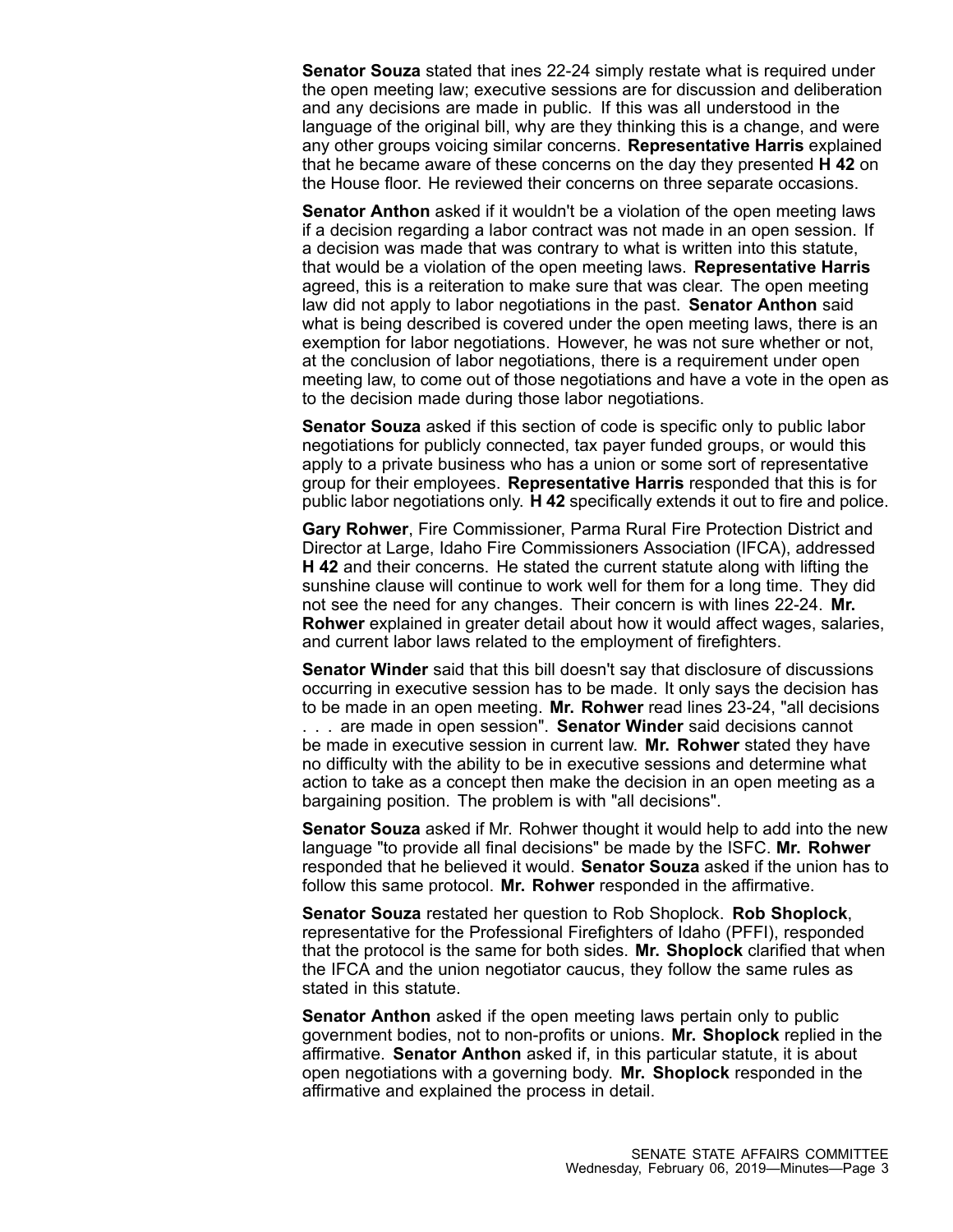|                  | <b>Senator Anthon</b> stated there is no requirement for the union to make some of<br>their decisions about their own negotiations, their counteroffers, or what they<br>are going to decide to bring to the table at the open negotiation. He asked<br>if this was not required to be done in public. Mr. Shoplock replied no, the<br>proposals from the labor group would have to be made in public. He said they<br>can tentatively agree on those decisions, but they cannot be made without<br>the body ratifying them later.                                                                                                                                                                                                                                                                                 |
|------------------|--------------------------------------------------------------------------------------------------------------------------------------------------------------------------------------------------------------------------------------------------------------------------------------------------------------------------------------------------------------------------------------------------------------------------------------------------------------------------------------------------------------------------------------------------------------------------------------------------------------------------------------------------------------------------------------------------------------------------------------------------------------------------------------------------------------------|
|                  | <b>Senator Stennett</b> stated that her understanding was that both Mr. Rohwer<br>and Mr. Shoplock were concerned about the language in the bill. She asked<br>what language concerned them. Mr. Shoplock responded the PFFI does<br>not have any objections or problems with this legislation and they think it<br>does what it needs to do. The labor group and management could come to a<br>tentative agreement, and in his opinion, they would go to executive session<br>or would caucus on the tentative agreement. The PFFI likes the way this bill<br>restates what happens in open meetings. Senator Stennett asked if this<br>would be a change to how they currently operate. Mr. Shoplock replied that<br>is the way they are operating now.                                                          |
| <b>MOTION:</b>   | <b>Senator Vick</b> moved to send H 42 to the 14th Order of Business for possible<br>amendment. Vice Chairman Harris seconded the motion.                                                                                                                                                                                                                                                                                                                                                                                                                                                                                                                                                                                                                                                                          |
|                  | <b>Senator Vick</b> agreed the redundant language is problematic and could have<br>unintended consequences. He said it is better to remove that language and<br>leave the rest of the language in place, and remove the sunset clause.                                                                                                                                                                                                                                                                                                                                                                                                                                                                                                                                                                             |
|                  | <b>Senator Anthon</b> stated he supports the motion, and feels the amendment will<br>bring unity to what is trying to be accomplished.                                                                                                                                                                                                                                                                                                                                                                                                                                                                                                                                                                                                                                                                             |
|                  | <b>Senator Winder</b> stated there has not been a substantive argument that there<br>is something wrong with H 42, the intent is very specific and, redundant or not,<br>it brings clarity to the process. He would vote to send this bill to the floor as is.                                                                                                                                                                                                                                                                                                                                                                                                                                                                                                                                                     |
|                  | The motion carried by voice vote. Senator Winder was recorded as voting<br>nay.                                                                                                                                                                                                                                                                                                                                                                                                                                                                                                                                                                                                                                                                                                                                    |
| H 72             | <b>RELATING TO FINANCIAL MANAGEMENT</b> repealing a section of Idaho<br>Code to remove the inactive Financial Management Technical Development<br>Committee.                                                                                                                                                                                                                                                                                                                                                                                                                                                                                                                                                                                                                                                       |
|                  | Alex Adams, Administrator, Division of Financial Management (DFM),<br>explained that H 72 would eliminate the Financial Management Technical<br>Development Committee (FMTDC). Mr. Adams said he was reviewing the<br>statutory responsibilities of his position and found that the FMTDC had not met<br>in 14 years, and possibly had never met. After investigating this committee<br>and what it was created for, he was told by Paul Headlee, Legislative Services<br>Office, that a statute passed in 1995 created the FMTDC. He and Mr. Headlee<br>decided the most appropriate course forward would be to eliminate this<br>committee. H 72 eliminates a committee that has not met since its inception<br>and any duties it might have performed are being accomplished in other<br>parts of the statutes. |
| <b>MOTION:</b>   | Vice Chairman Harris moved to send H 72 to the floor with a do pass<br>recommendation. Senator Stennett seconded the motion. The motion<br>carried by voice vote.                                                                                                                                                                                                                                                                                                                                                                                                                                                                                                                                                                                                                                                  |
| HJM <sub>3</sub> | A JOINT MEMORIAL to request the Federal Communications Commission<br>to investigate and take steps to end the illegal harassment and disruption of<br>our phone communications.                                                                                                                                                                                                                                                                                                                                                                                                                                                                                                                                                                                                                                    |